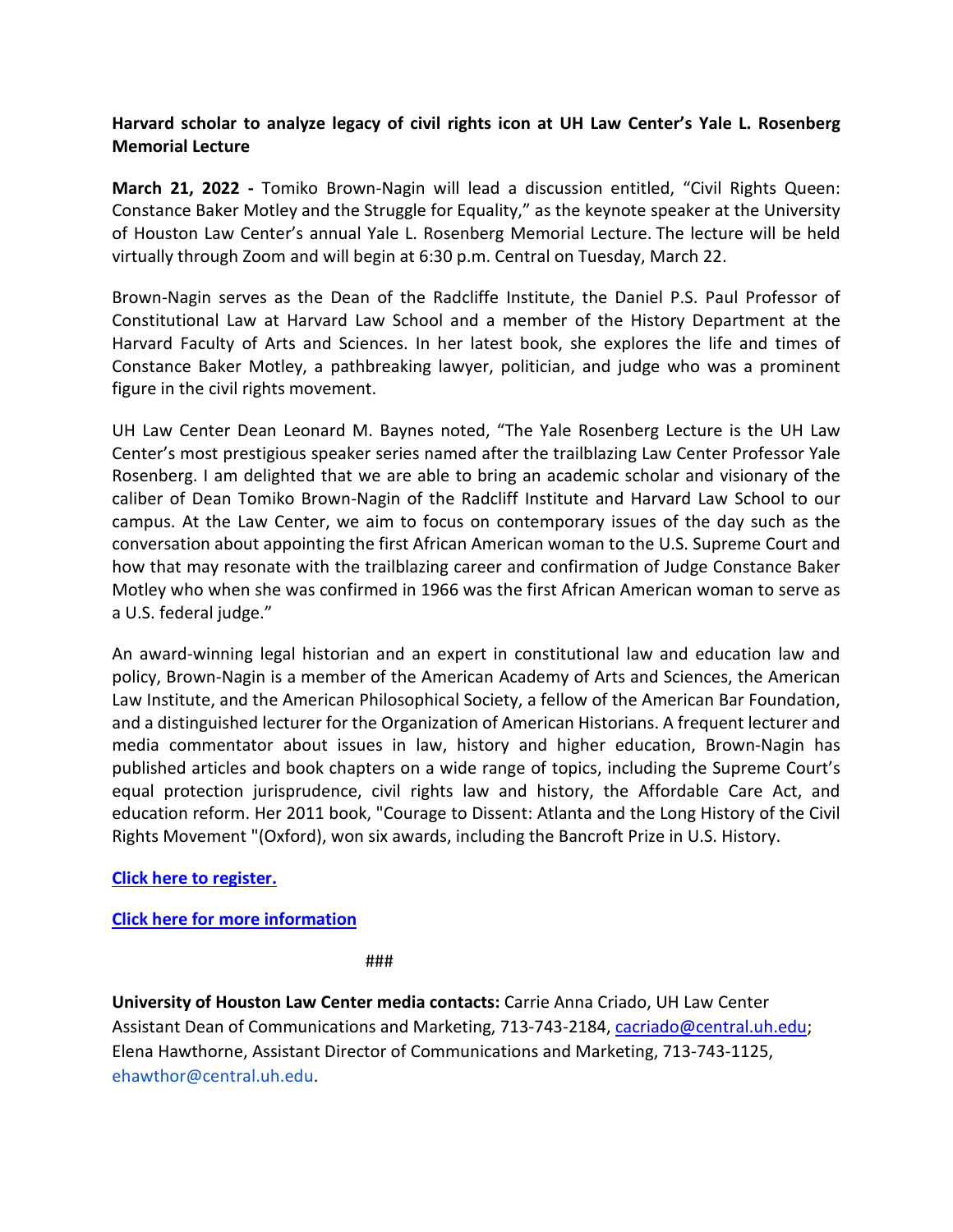#### **About the University of Houston Law Center**

Th[e](https://law.uh.edu/) [University of Houston Law Center](https://law.uh.edu/) (UHLC) is a dynamic, top tier law school located in the nation's 4th largest city. UHLC's Health Law, Intellectual Property Law, and Part-time programs rank in the U.S. News Top 10. It awards Doctor of Jurisprudence (J.D.) and Master of Laws (LL.M.) degrees, through its academic branch, the College of Law. The Law Center is more than just a law school. It is a powerful hub of intellectual activity with more than 15 centers and institutes which fuel its educational mission and national reputation. UHLC is fully accredited by the American Bar Association and is a member of the Association of American Law Schools.

#### **About the University of Houston**

Th[e](https://uh.edu/) [University of Houston](https://uh.edu/) is a Carnegie-designated Tier One public research university recognized with a Phi Beta Kappa chapter for excellence in undergraduate education. UH serves the globally competitive Houston and Gulf Coast Region by providing world-class faculty, experiential learning and strategic industry partnerships. Located in the nation's fourth-largest city and one of the most ethnically and culturally diverse regions in the country, UH is a federally designated Hispanic- and Asian-American-Serving institution with enrollment of more than 47,000 students.

### **About Yale L. Rosenberg**

The Yale L. Rosenberg Memorial Fund was established to fund a student-writing prize and to bring distinguished speakers to the Law Center. Rosenberg joined the University of Houston Law Center faculty in 1972 after a distinguished career in government. His teaching of Civil Procedure, Federal Jurisdiction, Professional Responsibility, and Jewish Law earned him the UH Teaching Excellence Award in 2000. An award-winning scholar, Rosenberg has been called "America's prophet" for his analysis of the decline of federal habeas corpus. An alumnus of Rice University, he graduated from New York University Law School in 1964. Past Rosenberg speakers have included Samuel L. Levine, Joshua Dressler, David Dow, Cornell Brooks, Renee Knake Jefferson**,** Gabriel "Jack" Chin, Tanya Kateri Hernandez, and Nelson Tebbe.